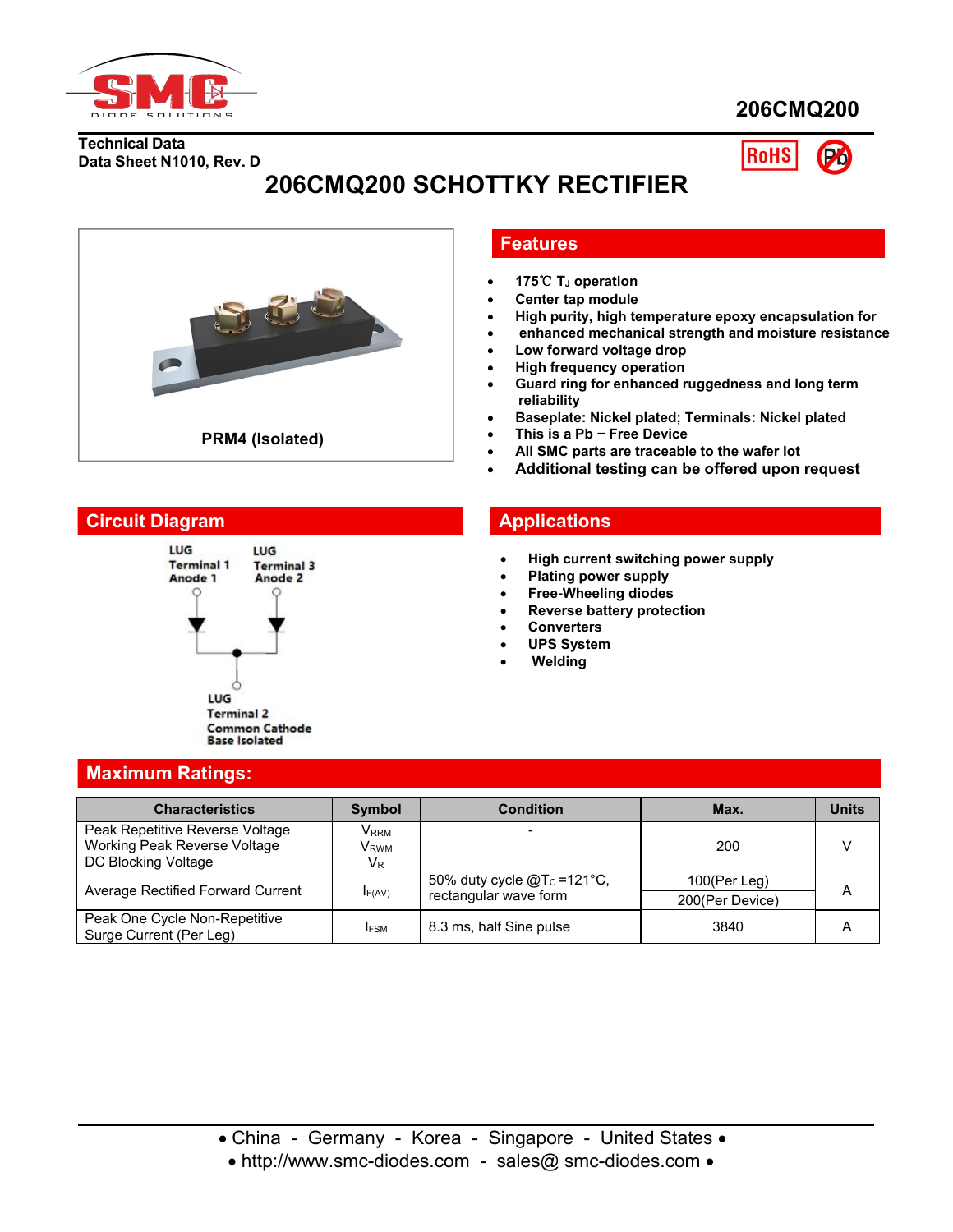

### **Technical Data Data Sheet N1010, Rev. D**

# **206CMQ200**

RoHS Po

# **Electrical Characteristics:**

| <b>Characteristics</b>         | Symbol         | <b>Condition</b>                                                                 | Typ.  | Max.         | <b>Units</b> |
|--------------------------------|----------------|----------------------------------------------------------------------------------|-------|--------------|--------------|
| Forward Voltage Drop(Per Leg)* | $V_{F1}$       | @ 100A, Pulse, $T_J = 25 °C$<br>@ 200A, Pulse, T <sub>J</sub> = 25 °C            | 0.86  | 0.86<br>1.03 | V            |
|                                | $V_{F2}$       | @ 100A, Pulse, T <sub>J</sub> = 125 °C<br>@ 200A, Pulse, T <sub>J</sub> = 125 °C | 0.71  | 0.76<br>0.86 | $\vee$       |
| Reverse Current(Per Leg)*      | $I_{R1}$       | $@V_R$ = rated $V_R$ , T <sub>J</sub> = 25 °C                                    | 0.003 | 10           | mA           |
|                                | $I_{R2}$       | @V <sub>R</sub> = rated V <sub>R</sub> , T <sub>J</sub> = 125 °C                 | 0.5   | 90           | mA           |
| Junction Capacitance (Per leg) | $C_{\text{T}}$ | @V <sub>R</sub> = 5V, T <sub>c</sub> = 25 °C<br>$f_{\text{SIG}} = 1$ MHz         | 1500  | 2000         | рF           |
| Voltage Rate of Change         | dv/dt          |                                                                                  |       | 10.000       | $V/\mu s$    |

 $*$  Pulse width < 300 µs, duty cycle < 2%

# **Thermal-Mechanical Specifications:**

| <b>Characteristics</b>                                      | Symbol          | <b>Condition</b>                        | <b>Specification</b> |                          | <b>Units</b>  |
|-------------------------------------------------------------|-----------------|-----------------------------------------|----------------------|--------------------------|---------------|
| Junction Temperature                                        |                 |                                         | $-55$ to $+175$      |                          | $^{\circ}$ C  |
| Storage Temperature                                         | $T_{\rm stg}$   |                                         | $-55$ to $+175$      |                          | $^{\circ}$ C  |
| Typical Thermal Resistance Junction to<br>Case(Per leg)     | $R_{\theta JC}$ | DC operation                            | 0.70                 |                          | °C/W          |
| Typical Thermal Resistance Junction to<br>Case(Per package) | $R_{\theta$ JC  | DC operation                            | 0.35                 |                          | °C/W          |
| Typical Thermal Resistance, case to<br><b>Heat Sink</b>     | $R_{\theta cs}$ | Mounting surface, smooth<br>and greased | 0.10                 |                          | $\degree$ C/W |
| <b>Mounting Torque</b>                                      | Tм              |                                         | Mounting<br>Torque   | $24$ (min)<br>35(max)    | Kg-cm         |
|                                                             |                 |                                         | Terminal<br>Toraue   | $35$ (min)<br>$46$ (max) |               |
| Approximate Weight                                          | wt              |                                         | 79                   |                          |               |
| Case Style                                                  | PRM4 Isolated   |                                         |                      |                          |               |

http://www.smc-diodes.com - sales@ smc-diodes.com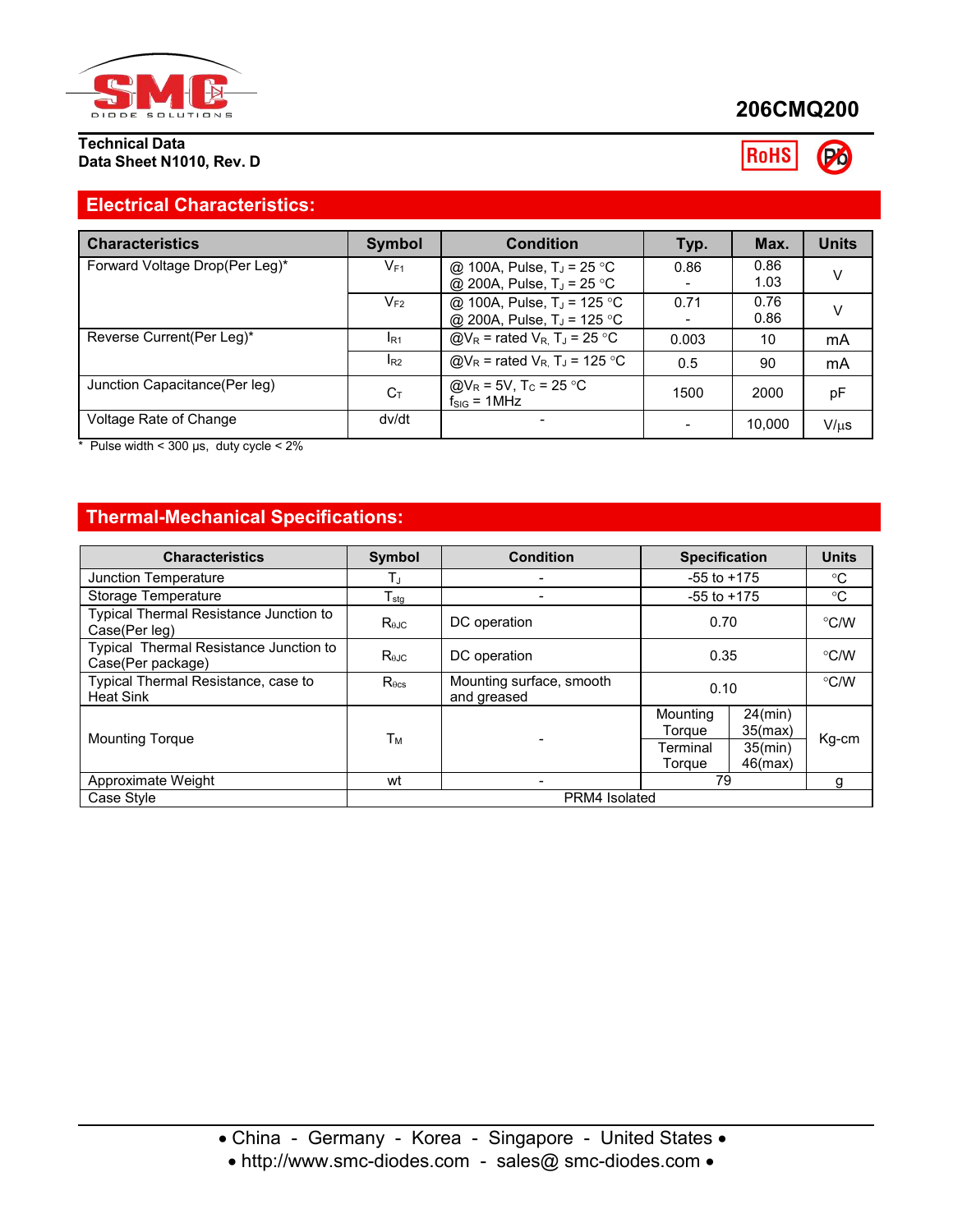

### **Technical Data Data Sheet N1010, Rev. D**





# **Ratings and Characteristics Curves**

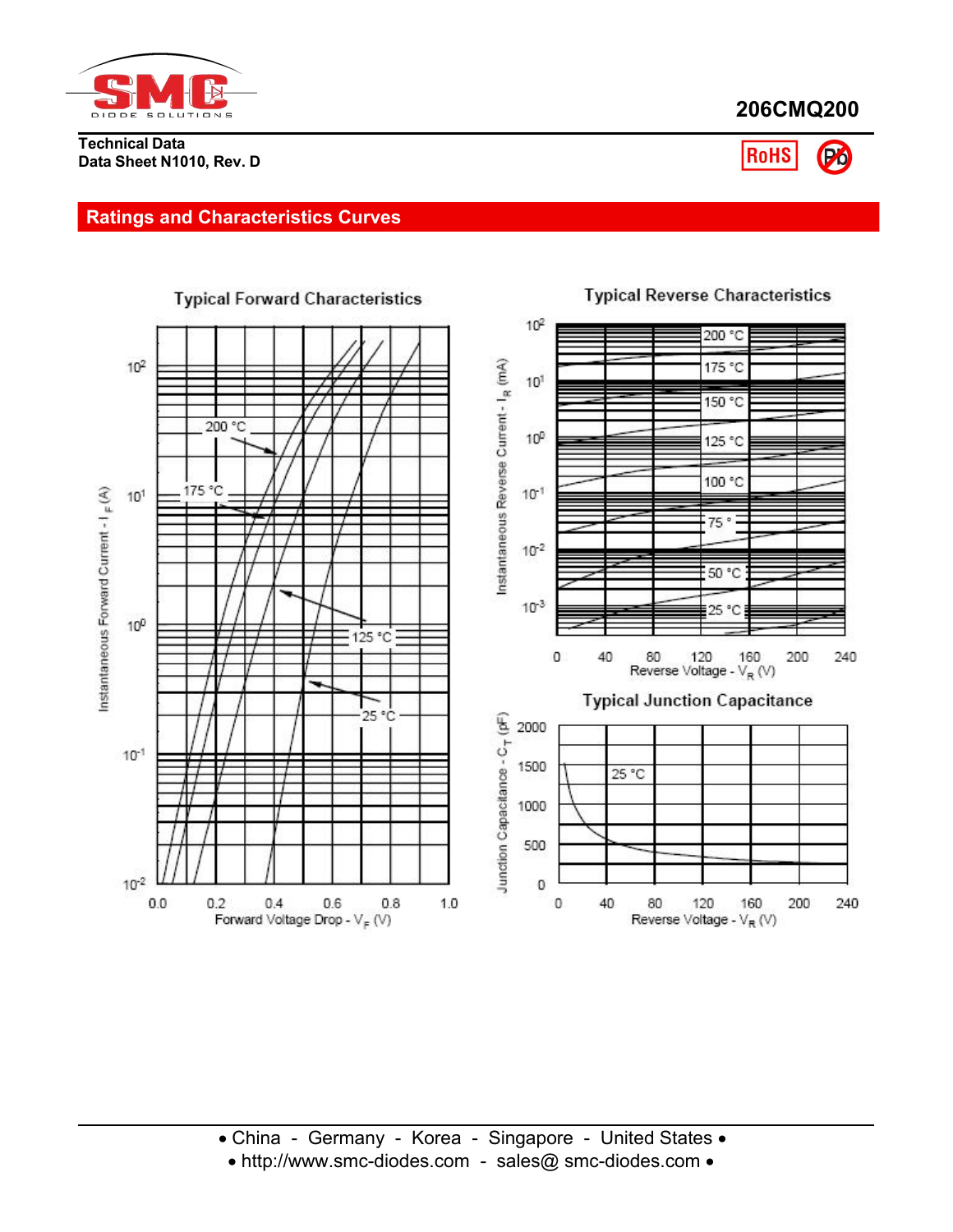

# **206CMQ200**

#### **Technical Data Data Sheet N1010, Rev. D**

RoHS Po





Where XXXX is YYWW

| 206CMQ200 | $=$ Part name |
|-----------|---------------|
| SS        | $=$ SS        |
| YY        | = Year        |
| <b>WW</b> | = Week        |
|           |               |

**Cautions: Molding resin** Epoxy resin UL:94V-0

# **Marking Diagram Ordering Information**

| <b>Device</b> | Package                    | <b>Shipping</b> |
|---------------|----------------------------|-----------------|
| 206CMQ200     | PRM4 Isolated<br>(Pb-Free) | 9 pcs/box       |

For information on tape and reel specifications, including part orientation and tape sizes, please refer to our tape and reel packaging specification.

• http://www.smc-diodes.com - sales@ smc-diodes.com •